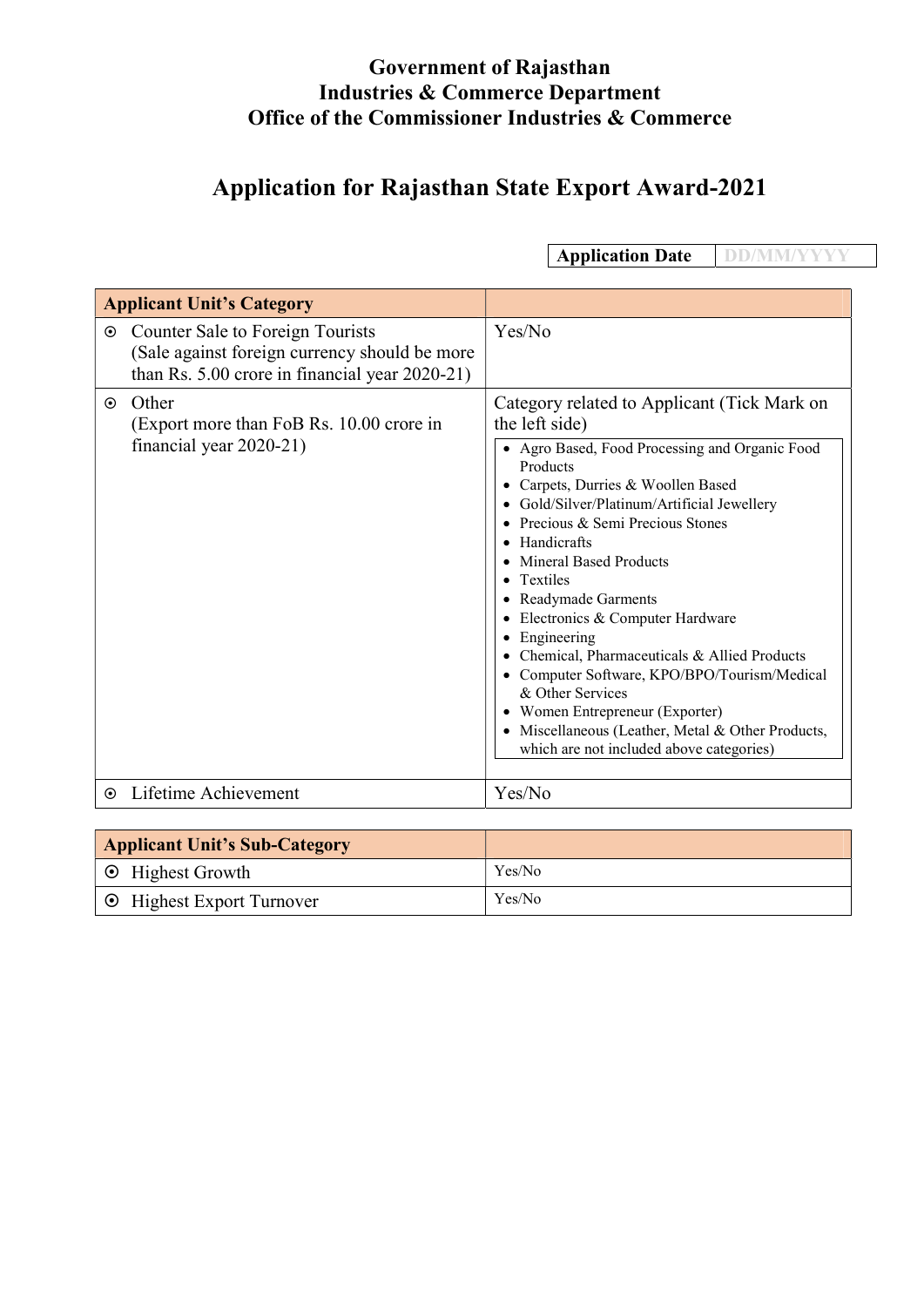| S.No.     | <b>Particulars</b>                                                                         | <b>Entries (to be filled by Applicant)</b> |  |
|-----------|--------------------------------------------------------------------------------------------|--------------------------------------------|--|
| A.        | <b>Applicant Detail</b>                                                                    |                                            |  |
| 1.        | Name of Applicant (In English)                                                             |                                            |  |
| 2.        | Address                                                                                    |                                            |  |
| 3.        | Mobile Number                                                                              |                                            |  |
| 4.        | Email ID                                                                                   |                                            |  |
| 5.        | Designation in Applicant Firm                                                              |                                            |  |
| <b>B.</b> | <b>Applicant Unit</b>                                                                      |                                            |  |
| 1.        | Name of the Applicant Unit                                                                 |                                            |  |
| 2.        | Factory/Unit                                                                               | Address                                    |  |
|           |                                                                                            | Phone with STD<br>Code                     |  |
|           |                                                                                            | Mobile Number                              |  |
|           |                                                                                            | Email ID                                   |  |
| 3.        | Office                                                                                     | Address                                    |  |
|           |                                                                                            | Phone with STD<br>Code                     |  |
|           |                                                                                            | Mobile Number                              |  |
|           |                                                                                            | Email ID                                   |  |
| C.        | <b>Applicant Unit Registration</b>                                                         |                                            |  |
| 1.        | UAM/EM-II No.<br>(In case MSME)                                                            |                                            |  |
| 2.        | IE Code No.                                                                                |                                            |  |
| 3.        | RCMC No.<br>(In case unit is registered with more<br>than one EPC give RCMC No. of<br>all) |                                            |  |
| D.        | <b>Other Information</b>                                                                   |                                            |  |
| 1.        | Export Turnover (In crore Rs.)<br>(FoB)                                                    |                                            |  |
|           | 2018-19                                                                                    |                                            |  |
|           | 2019-20                                                                                    |                                            |  |
|           | 2020-21                                                                                    |                                            |  |
| 2.        | Main item exported during 2020-21                                                          |                                            |  |
| 3.        | Country to which items exported in<br>2020-21                                              |                                            |  |
| 4.        | Production (in Crore Rs.)                                                                  |                                            |  |
|           | 2018-19                                                                                    |                                            |  |
|           | 2019-20                                                                                    |                                            |  |
|           | 2020-21                                                                                    |                                            |  |
| 5.        | <b>Quality Certification</b>                                                               |                                            |  |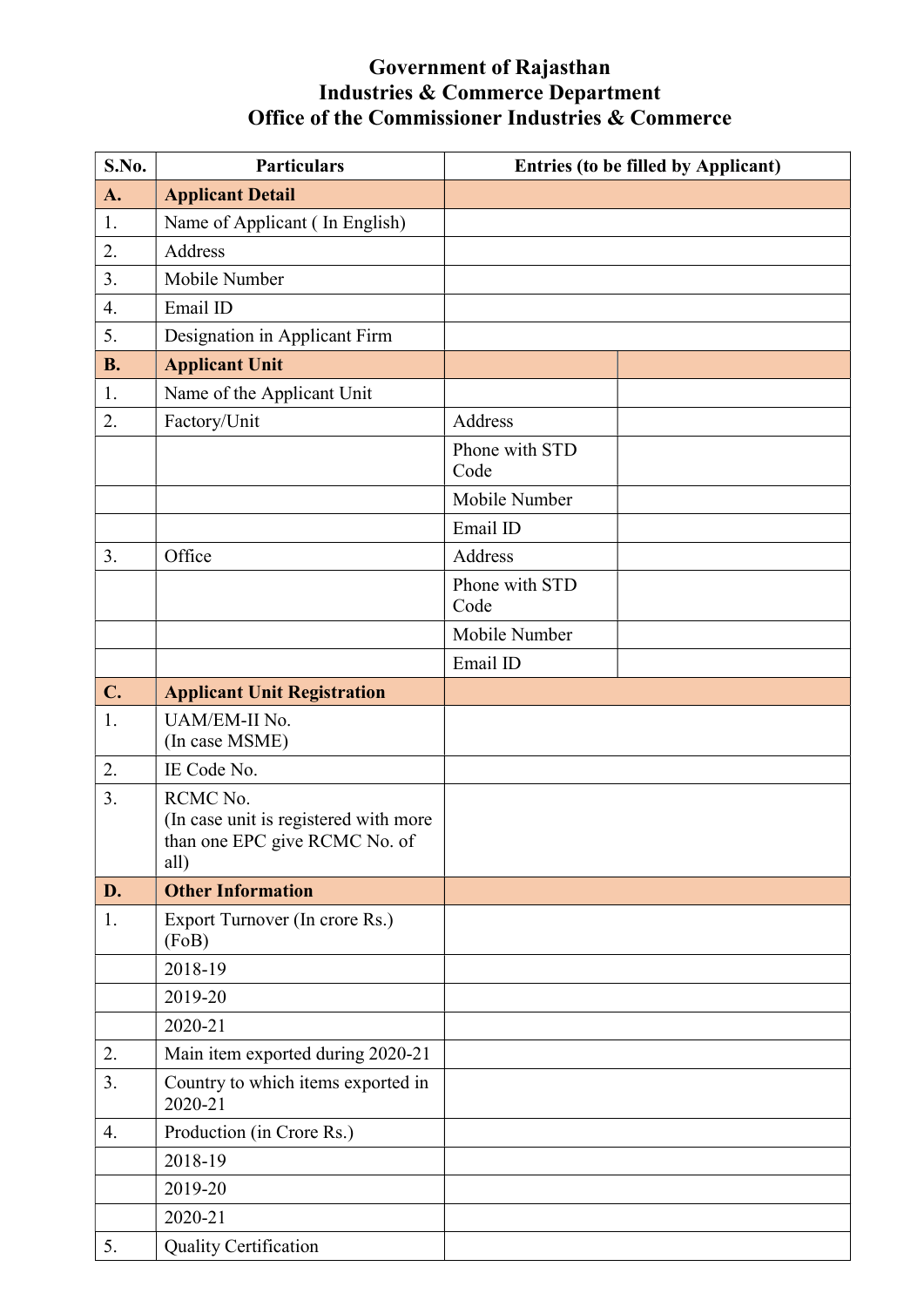|    | (If have, give details)                                                                              |  |  |
|----|------------------------------------------------------------------------------------------------------|--|--|
| E. | <b>Enclosures</b>                                                                                    |  |  |
| 1. | CA Certificate for FoB value of Exports (in Crore Rs.)<br>during the years 2018-19, 2019-20, 2020-21 |  |  |
| 2. | CA Certificate for production during the years 2018-19,<br>2019-20, 2020-21 (in Crore Rs.)           |  |  |
| 3. | UAM/EM-II (in case MSME)                                                                             |  |  |
| 4. | IE Code Certificate                                                                                  |  |  |
| 5. | Registration-cum-Membership Certificate (RCMC)                                                       |  |  |
| 6. | CA Certificate for Women's Equity (if the firm is applying<br>in Women category)                     |  |  |
| 7. | Declaration on Rs. 100/- Stamp Paper (see Para No. 5(3) of<br>the Scheme)                            |  |  |

### DECLARATION

We hereby certify that the information furnished in this form is authentic and correct and we shall abide by the decision of the Commissioner of Industries & Joint Secretary CSR, Rajasthan, Jaipur.

Signature

Name

**Designation** 

Name of the firm (with rubber stamp)

Note:- After filling up the application, it must be scanned and e-mailed to respective District Industries & Commerce Centre (DICC) or Joint Director, Industries & Commerce (Exports) on indrajfo16@rajasthan.gov.in with all the enclosures stated above in PDF format. List of all the DICC's and their email id are available on the departmental website at https://industries.rajasthan.gov.in/content/industries/doi/More/ContactUs.html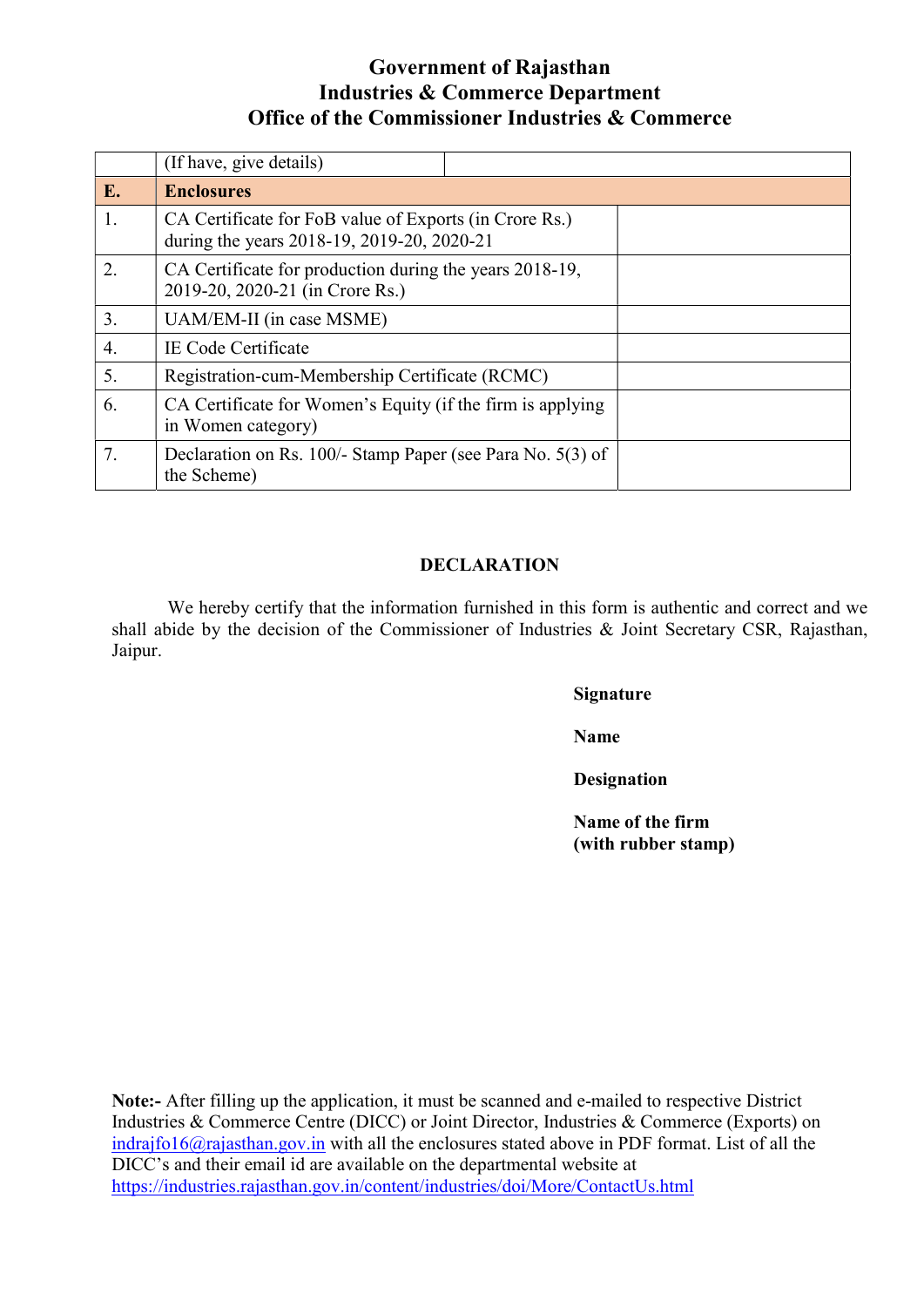# Application for Rajasthan State Export Award-2021 (For Lifetime Achievement Award)

| S.<br>No. | <b>Particulars</b>                                                                                | <b>Entries (to be filled by Applicant)</b>                                                                                                                                                                                                     |  |  |
|-----------|---------------------------------------------------------------------------------------------------|------------------------------------------------------------------------------------------------------------------------------------------------------------------------------------------------------------------------------------------------|--|--|
| C1        | <b>For Lifetime Achievement</b><br><b>Award</b>                                                   |                                                                                                                                                                                                                                                |  |  |
| 1.        | Date of Start of Production                                                                       | <b>DD/MM/YYYY</b>                                                                                                                                                                                                                              |  |  |
| 2.        | Whether the applicant unit<br>is in continuously in<br>production since last 15<br>financial year | If Yes, then fill up the following table:<br>Yes / No<br>Financial<br>Production<br>(In Crore Rs.)<br>Year<br>2006-07<br>2007-08<br>2008-09<br>2009-10                                                                                         |  |  |
|           |                                                                                                   | 2010-11<br>2011-12<br>2012-13<br>2013-14<br>2014-15<br>2015-16<br>2016-17<br>2017-18<br>2018-19<br>2019-20<br>2020-21<br><b>Total</b>                                                                                                          |  |  |
| 3.        | Whether the applicant unit<br>is doing exports in last 12<br>financial years                      | If Yes, then fill up the following table:<br>Yes / No<br>Export-FoB<br>Financial<br>(In Crore Rs.)<br>Year<br>2009-10<br>2010-11<br>2011-12<br>2012-13<br>2013-14<br>2014-15<br>2015-16<br>2016-17<br>2017-18<br>2018-19<br>2019-20<br>2020-21 |  |  |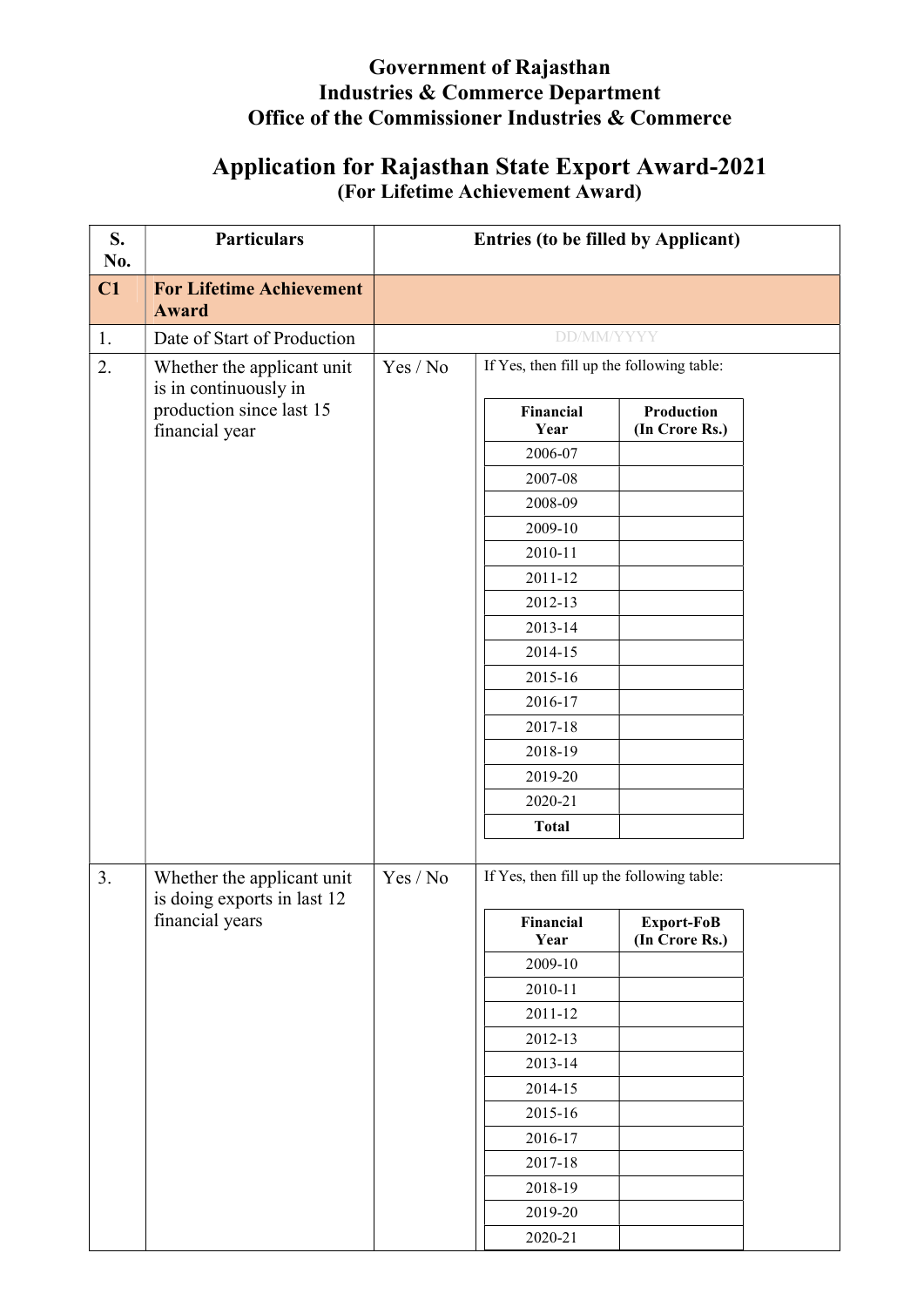|     |                                                                                                                                                                                |          | <b>Total</b>                              |                                 |  |
|-----|--------------------------------------------------------------------------------------------------------------------------------------------------------------------------------|----------|-------------------------------------------|---------------------------------|--|
| 4.  | Whether applicant unit has<br>registered continuously<br>growth in export in last<br>three financial years                                                                     | Yes / No |                                           |                                 |  |
| 5.  | Direct and Indirect<br>employment over 500 every<br>year provided in last five<br>years                                                                                        | Yes / No | If Yes, then Fill up the following table: |                                 |  |
|     |                                                                                                                                                                                |          | Financial<br>Year                         | Direct & Indirect<br>Employment |  |
|     |                                                                                                                                                                                |          | 2016-17                                   |                                 |  |
|     |                                                                                                                                                                                |          | 2017-18                                   |                                 |  |
|     |                                                                                                                                                                                |          | 2018-19                                   |                                 |  |
|     |                                                                                                                                                                                |          | 2019-20                                   |                                 |  |
|     |                                                                                                                                                                                |          | 2020-21                                   |                                 |  |
| 6.  | Applicant unit is recipient<br>two time of International/<br>National/State Export<br>Awards by Government of<br>India, Government of<br>Rajasthan or<br>EPC/Board/Authorities | Yes / No | If Yes, then enclose certificate.         |                                 |  |
| 7.  | Whether the applicant unit<br>has incurred total Rs. 10.00<br>crore in CSR activities in<br>last 3 financial years                                                             | Yes / No | If Yes, then fill up the following table: |                                 |  |
|     |                                                                                                                                                                                |          | Financial<br>Year                         | In Cr. Rs.<br>(CSR Expenditure) |  |
|     |                                                                                                                                                                                |          | 2018-19                                   |                                 |  |
|     |                                                                                                                                                                                |          | 2019-20                                   |                                 |  |
|     |                                                                                                                                                                                |          | 2020-21                                   |                                 |  |
|     |                                                                                                                                                                                |          | <b>Total</b>                              |                                 |  |
| 8.  | Yes / No<br>Whether the applicant unit<br>have export of Rs. 100.00                                                                                                            |          | If Yes, then fill up the following table: |                                 |  |
|     | crore every year in last                                                                                                                                                       |          | Financial                                 | In Cr. Rs.                      |  |
|     | three years.                                                                                                                                                                   |          | Year<br>2018-19                           |                                 |  |
|     |                                                                                                                                                                                |          | 2019-20                                   |                                 |  |
|     |                                                                                                                                                                                |          | 2020-21                                   |                                 |  |
|     |                                                                                                                                                                                |          |                                           |                                 |  |
| D1. | <b>Enclosures</b>                                                                                                                                                              |          |                                           |                                 |  |
| 1.  | CA Certificate for production for last 15<br>financial years                                                                                                                   | Enclose  |                                           |                                 |  |
| 2.  | CA Certificate for FoB export (in Crore<br>Rs.) for last 12 financial years                                                                                                    |          | Enclose                                   |                                 |  |